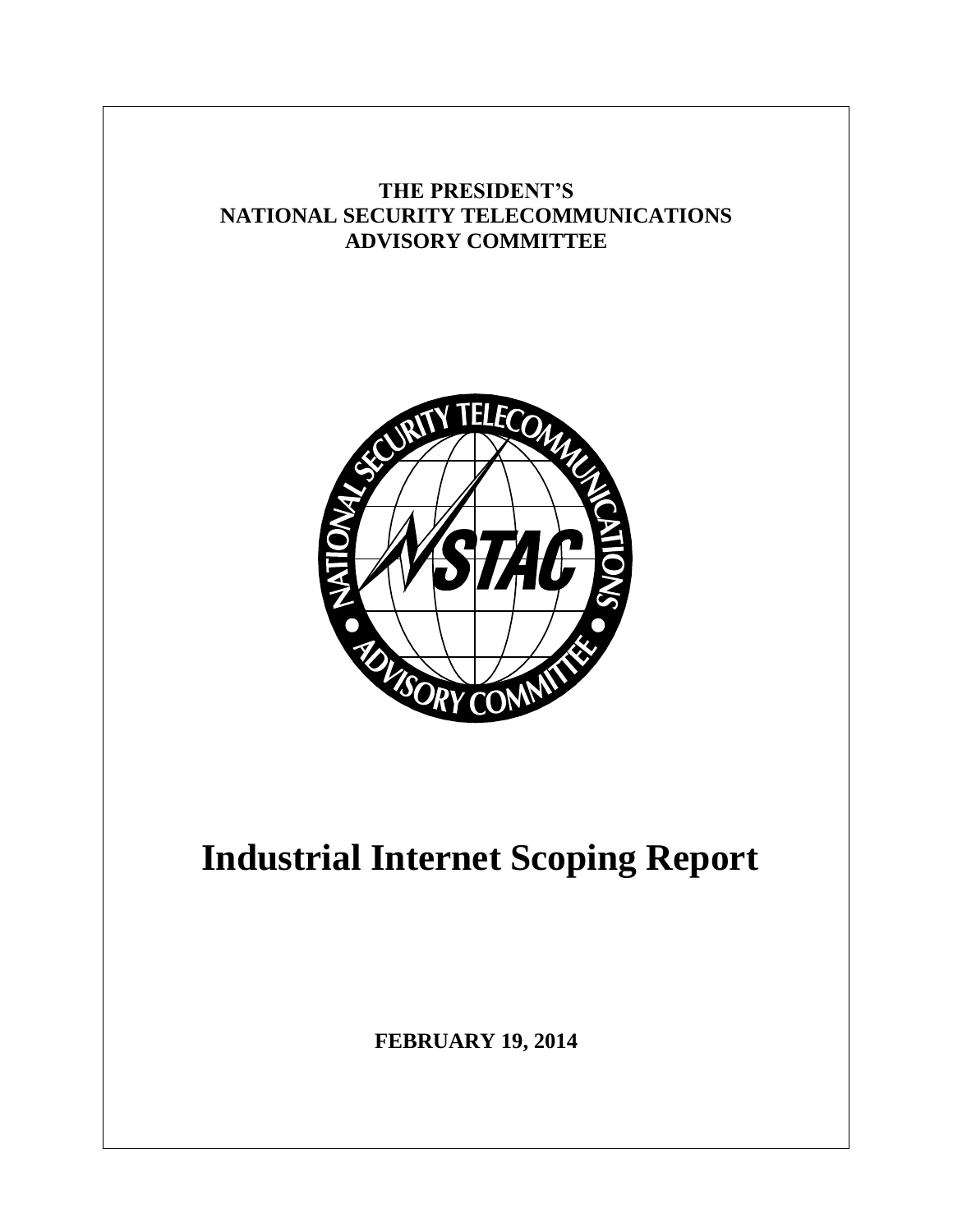#### **PRESIDENT'S NATIONAL SECURITY TELECOMMUNICATIONS ADVISORY COMMITTEE INDUSTRIAL INTERNET SCOPING REPORT**

#### *I. Overview and Background:*

 $\overline{a}$ 

Global communications networks that intersect with physical infrastructure underpin almost every facet of American society. This includes systems that provide critical support to public infrastructure, social interaction, and the country's national and economic security. Unfortunately, this increasing interdependency of the physical and cyber domains is accompanied by a corresponding growth in threats and vulnerabilities, creating a challenge in balancing the benefits and the risks of this evolving interconnection.

Industry and the Federal Government have initiated several programs designed to enhance the security of the Internet as it supports national security and emergency preparedness (NS/EP) functions; however, technological innovation continues to advance ahead of security solutions to protect applications and interconnections. An example of this is the rapid proliferation of interconnected physical devices and their inclusion into systems supporting critical infrastructure is the Industrial Internet, more commonly referred to as the Internet of Things (IoT).

In addition to the phrase Industrial Internet, the IoT is referred to by several terms, including machine-to-machine (M2M) communications, Internet of everything, and cyber physical systems  $(CPS)<sup>1</sup>$  Broadly speaking, the IoT is an expansion of the global infrastructure through existing and evolving interoperable information and communication technologies. It incorporates the interconnection of physical and virtual systems to enable new and autonomous capabilities. For the purposes of this research effort, IoT-enabled consumer products and services will be included only to the extent that they interact with NS/EP systems. The IoT is characterized by four main attributes:

- Time Scale: Automated systems that operate in the physical world and engage in analysis and action faster than humans can comprehend, participate in, or supervise.
- Interdependence: Actions and consequences, some unanticipated, that can result from the interactions between systems.
- Prediction/Learning: Systems that are constantly evolving through experiences and additional data.
- System Management and Control: Emerging networked technologies that may not conform to older, established models.

Current projections indicate that the IoT will impact and influence an ever-broadening scope, ranging from national systems and policies to personal life and social interactions; despite this, many questions regarding the impact of this rapidly-growing medium on NS/EP remain unaddressed. As a result, the Executive Office of the President (National Security Council) requested that the President's National Security Telecommunications Advisory Committee (NSTAC) conduct a study of this issue. Accordingly, in October 2013, the NSTAC's Alternate

 $<sup>1</sup>$  In the absence of authoritative definitions of the Industrial Internet, IoT, and related phrases, the NSTAC will</sup> continue to use the term IoT throughout the scoping and research phases.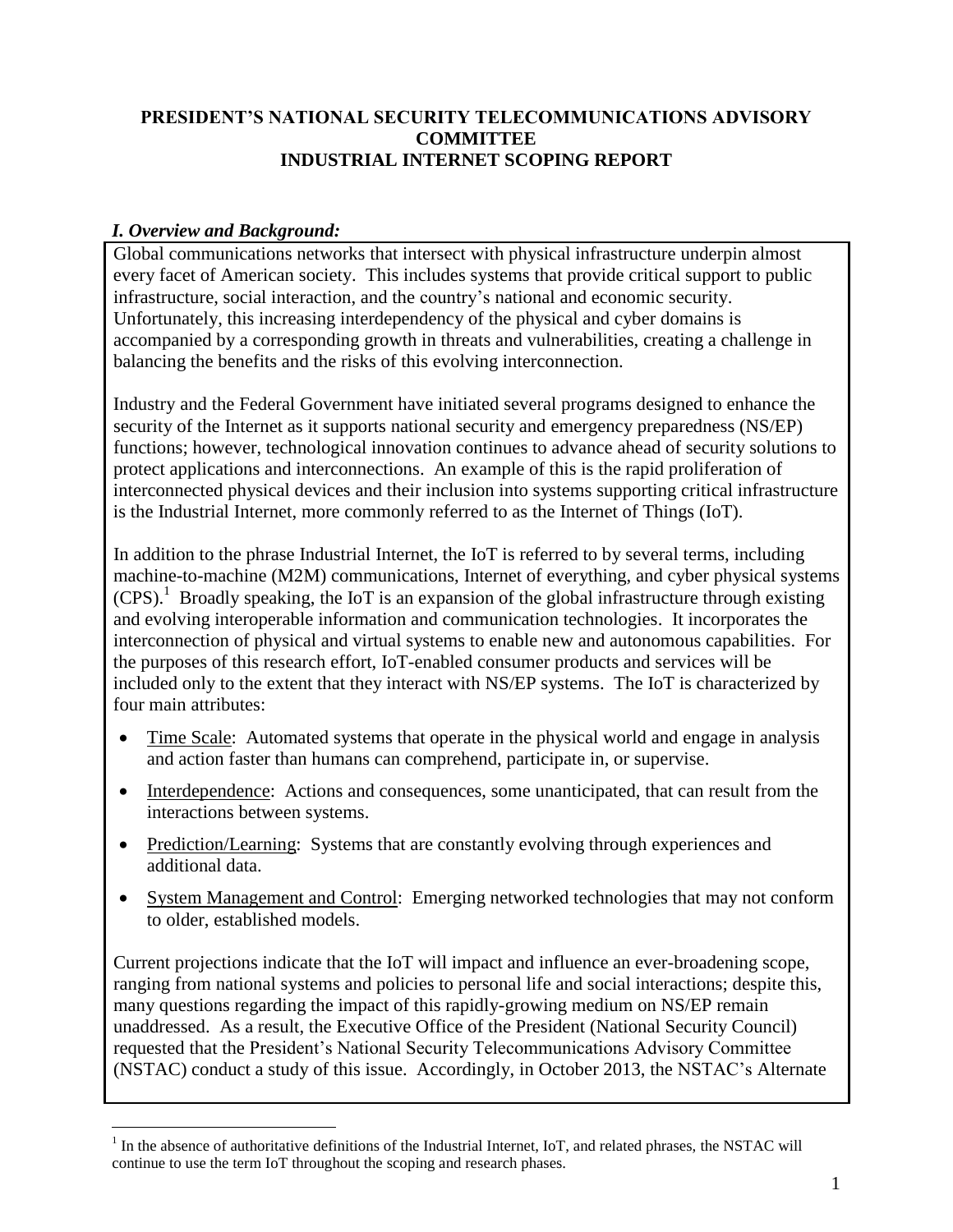Designated Federal Official established an Industrial Internet Scoping Subcommittee to examine the cybersecurity implications of the IoT and further refine the issue to be studied.

## *II. Estimated Time Frame and Priority:*

The NSTAC plans to complete its final report by November 2014.

# *III. Value in Researching Issue:*

The adoption of the IoT is creating a dramatic increase in the number of sensors and devices that can autonomously communicate, thus creating massive new data sources and increasing automation that is often far removed from any human interaction. Potential benefits include the development of innovative services and, in many cases, more efficient use of infrastructure. However, the security risks resulting from an exponential expansion in attack surfaces, a changing threat landscape, privacy concerns, an increased potential for kinetic-focused cyberattacks, and changes to the hardware lifecycle must also be considered. These benefits and risks are already being recognized in the early deployment of IoT, necessitating a better understanding of the technology, the implications of existing and new policy structures, and the impacts on critical infrastructure security and resilience.

# *IV. Approach:*

The NSTAC will examine the cybersecurity implications of the IoT, within the context of NS/EP, by focusing on four areas: **security, operations, design, and policy**. The NSTAC will explore questions in these areas, including, but not limited to:

- In what ways do the deployment of IoT capabilities and technologies impact existing cybersecurity risk management processes and procedures for both industry and Government?
- How can legacy systems be effectively and safely integrated with current and emerging networks and IoT services and applications?
- What defensive and protective capabilities should be developed to mitigate risks created by the IoT?
- How should Government policy adapt to address issues such as IoT application security, potential network performance issues, privacy impacts, and economic factors?
- What uses, if any, of IoT capabilities for NS/EP applications should be researched, developed, and deployed?
- How does the IoT create an opportunity to develop a more robust and secure underlying network that build upon the past several decades of Internet research?

Some questions may not be relevant in all four areas. The subcommittee anticipates that, because the IoT is an emerging topic advanced by rapid innovation, new questions may arise during the research phase.

To perform the research and develop recommendations, the NSTAC will:

 Identify three to five case studies to be used as examples in determining NS/EP risk management issues resulting from implications of the IoT. Case studies will be chosen from the 16 critical infrastructure sectors defined in Presidential Policy Directive/PPD 21, *Critical Infrastructure Security and Resilience*.